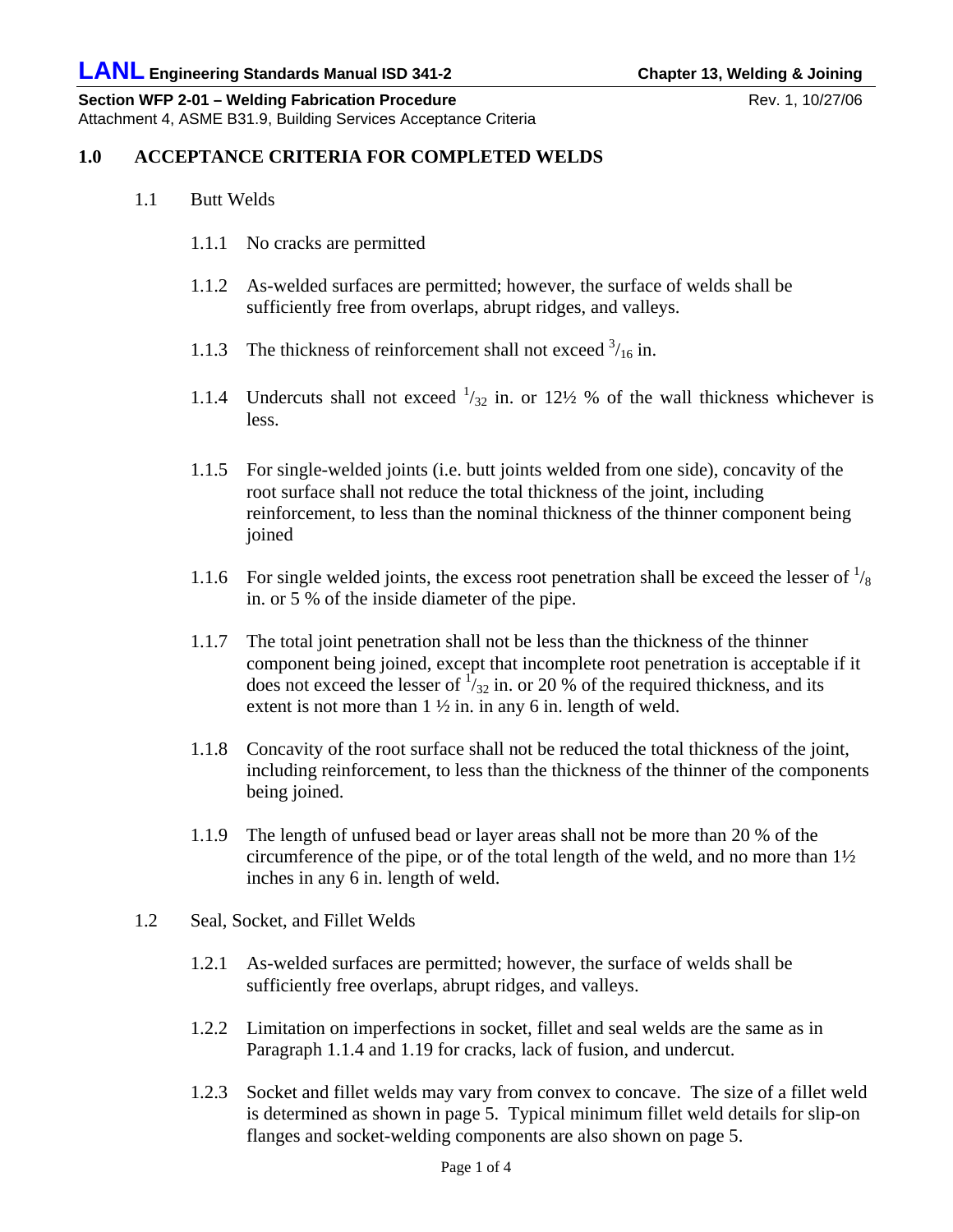**Section WFP 2-01 – Welding Fabrication Procedure** Rev. 1, 10/27/06 Attachment 4, ASME B31.9, Building Services Acceptance Criteria

## **FLAT HEAD WELDS AND BRANCH CONNECTIONS ASME B31.9**



**Acceptable Welds for Flat Heads** 



**Unacceptable Welds for Flat Heads**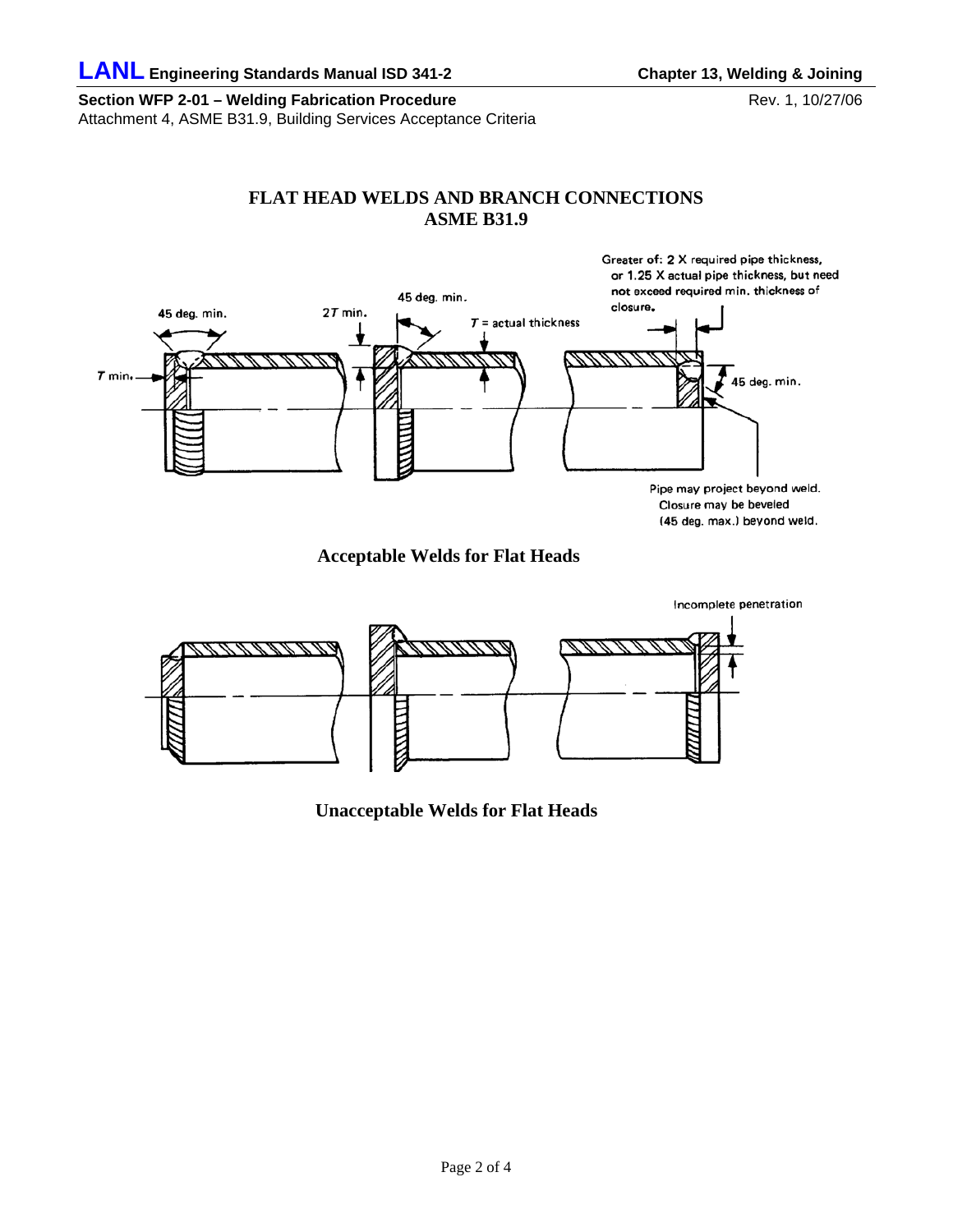Section WFP 2-01 - Welding Fabrication Procedure<br>
Rev. 1, 10/27/06

Attachment 4, ASME B31.9, Building Services Acceptance Criteria









 $b =$  the lesser of  $T_n$  (branch) or 1/4 in.